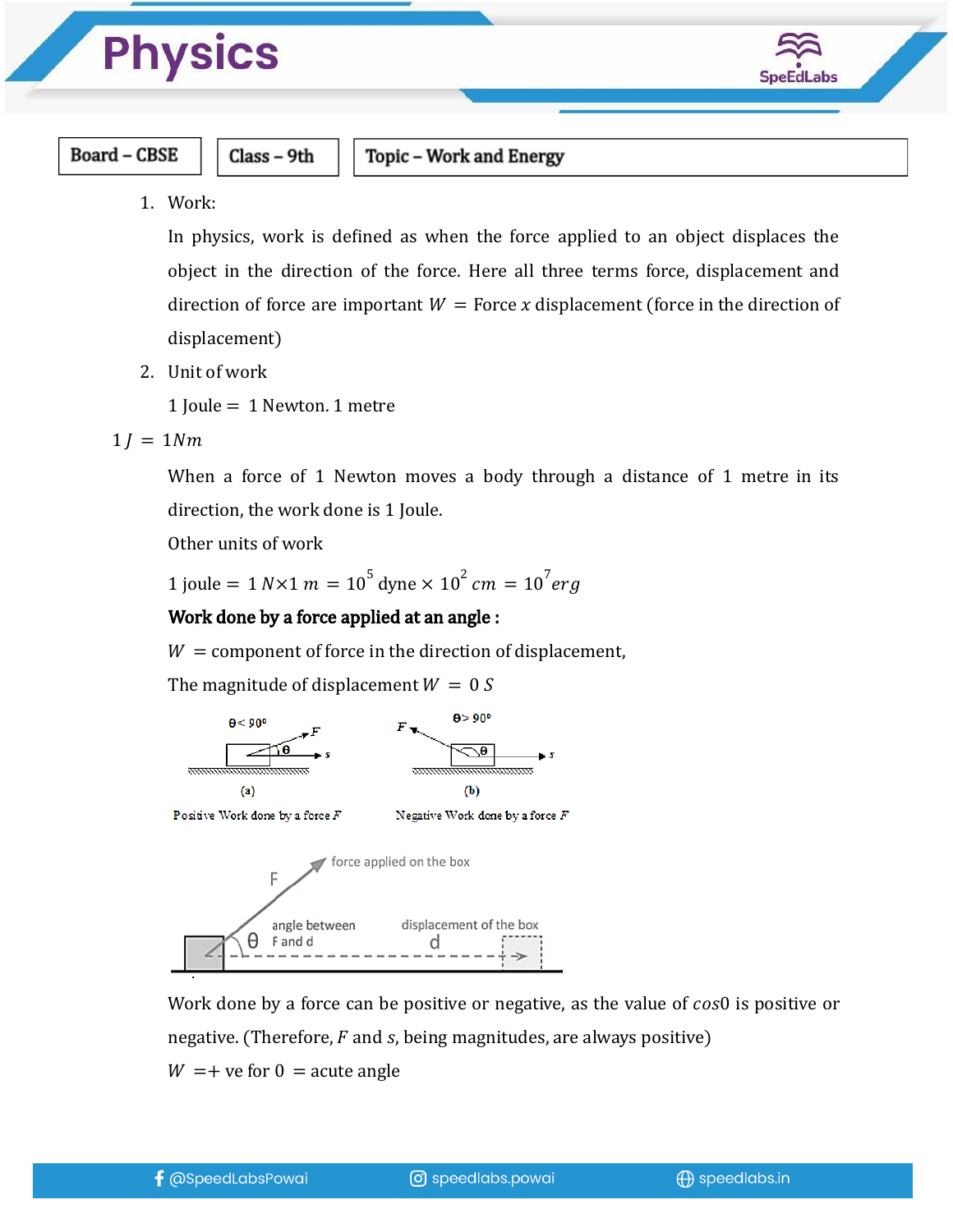## **Physics**



 $W = -ve$  for  $0 =$  obtuse angle work done by the force does not depend on the displacement of the point of action.

3. Energy:

Energy may be defined as the capacity of a body to do work.

The SI unit of energy is the joule (J). or  $1 k = 1000$  J

**Forms of energy:** The various forms include potential energy, kinetic energy, heat energy, chemical energy, and light energy.

4. Kinetic Energy:

The energy possessed by a body by virtue of its state of motion is called Kinetic energy. Kinetic energy is always positive and is a scalar. The fact that moving bodies carry energy with them is proved by some of the several happenings in daily life. Kinetic Energy,  $K = \frac{1}{2} m v^2$ When  $m$  is the mass and  $v$  is the velocity of the body.

5. Potential energy :

Potential energy is energy due to position. If a body is in a position such that if it were released, it would begin to move, it has potential energy. There are two common forms of potential energy, gravitational and elastic.

(i) Gravitational Potential Energy: When an object is allowed to fall from one level to a lower level, it gains speed due to gravitational pull, i.e., kinetic energy. Therefore, in possessing height, a body can convert its height into kinetic energy, i.e. it possesses potential energy. If a mass  $m$  is at a height h above a lower level, the P.E. possessed by the mass is (mg) (h).

(ii) Elastic Potential energy: The same work has to be done to change the shape of a body. This work gets stored in the deformed body in the form of elastic potential energy. Elastic potential energy is never negative, whether due to extension or compression.

6. Law of Conservation of Energy :

According to this law, energy can only be converted from one form to another: it can neither be created nor destroyed. The total energy before and after the